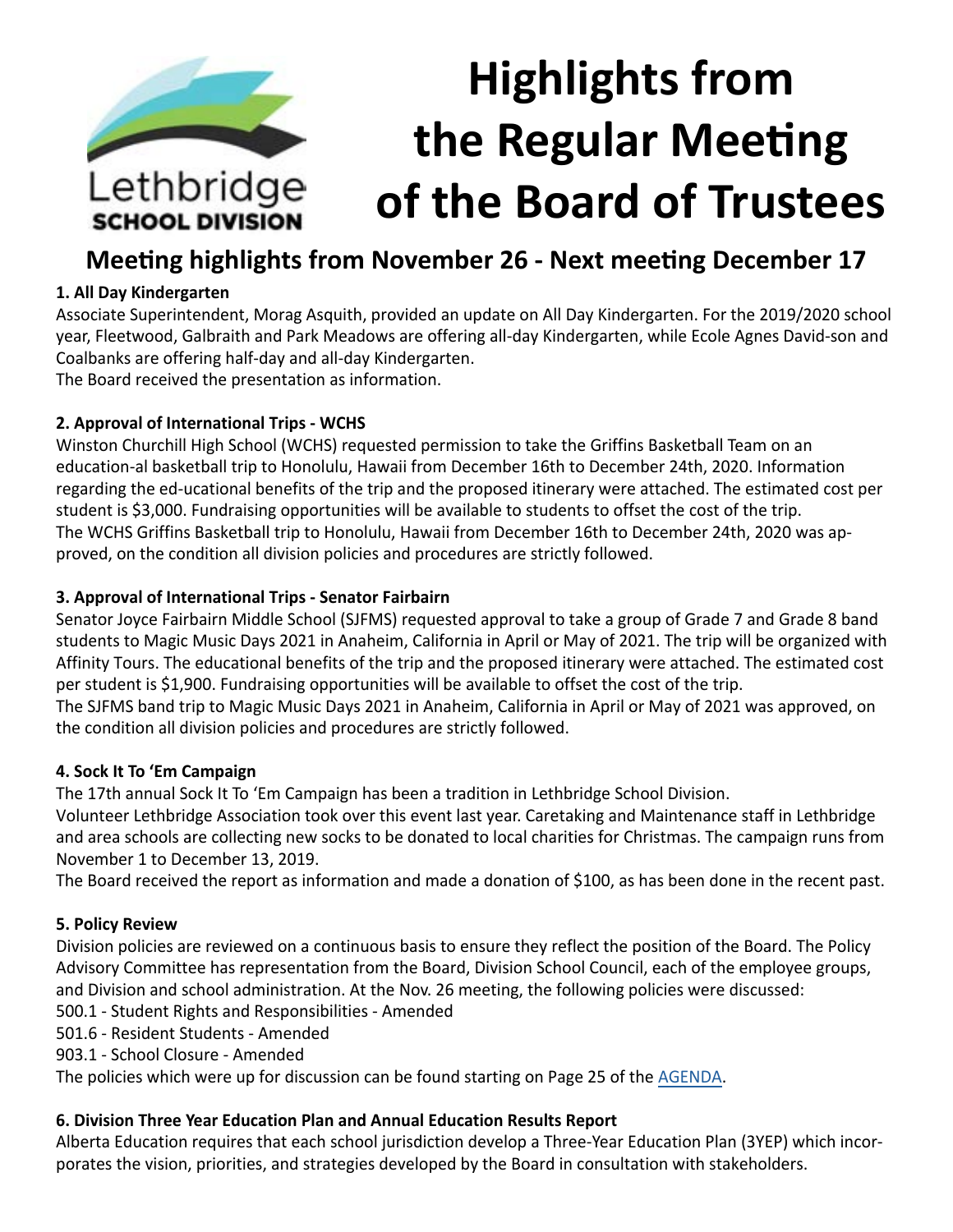## **6. Division Three Year Education Plan and Annual Education Results Report**

Alberta Education requires that the formally approved 3YEP combined with the Annual Education Results Report (AERR) be approved by the Board and posted on the jurisdiction website by November 30.

The Education Plan serves as a template for implementation of strategies, professional learning activities, and financial planning in the Division. Coordinator of Learning and International Education, Trish Syme has been instrumental in coordinating the production of the 3YEP/AERR document.

The Education Centre leadership team worked collaboratively to provide input into the plan.

The priorities and major strategies in the plan were developed by the Board subsequent to input received at the annual Town Hall Meeting and consultation with Division and school administration.

The results in the report contain Information from the provincial 2017-18 Accountability Pillar Report including the Provincial Achievement Tests and Diploma Exams.

The Board approved the combined Three-Year Education Plan and 2018-19 Annual Education Results Report as presented.

The report can be found here: [AERR.](https://www.lethsd.ab.ca/download/219164)

### **7. 2018-19 Audited Financial Statement**

School jurisdictions are required to submit an audited financial report to Alberta Education. Will Zobell, Partner and Mina Church, Senior Accountant from BDO Canada LLP, attended the meeting and spoke to the audited financial statement, which appears on Page 34 of the [AGENDA](https://www.lethsd.ab.ca/download/217850). The Board approved the Audited Financial Statements for the 2018-19 fiscal year.

### **8. 2019-20 Budget Update**

Included with the memo was a Budget update for the 2019-20 school year based on September 30th enrolment numbers. Director of Finance Mark DeBoer attended the meeting to review the update and respond to any questions the Trustees may have.

The report begins on Page 111 of the [AGENDA.](https://www.lethsd.ab.ca/download/217850)

For more on the budget, please see the media release on the Lethbridge School Division website: **[BUDGET](https://www.lethsd.ab.ca/our-district/news/post/lethbridge-school-division-board-approves-2019-2020-budget-update)**. The Board approved the Budget Update for the 2019-20 fiscal year.

### **9. Public Forum**

Brooke Culley made a presentation to the Board, as he outlined his concerns over the city passing a resolution to not renew the School Bus Operations contract with Lethbridge School Division and Holy Spirit Catholic School Division. He added the long-standing agreement between the city and the two divisions, which is the only such agreement in North America, should be celebrated.

### **10. City of Lethbridge Operational Review Recommendation Re: Transportation**

Superintendents and Board representatives of both Lethbridge School Division and Holy Spirit Catholic School Division met with Mayor Chris Spearman and Councillor/Deputy Mayor Belinda Crowson to discuss the City of Lethbridge Operational Review recommendation regarding transportation for students. Implications of the Operational Review recommendation that the City of Lethbridge no longer partner with the two school divisions in the delivery of school bus services was discussed. Of significant concern is the short timeline the report recommends for any transition of services.

It was recommended that the Board endeavour to find avenues to engage the City of Lethbridge in conversations and advocacy regarding the benefit of continuing a cost-neutral school bus transportation partnership for students and families.

For more information, please see the joint Lethbridge School Division/Holy Spirit media release: [SCHOOL BUS.](https://www.lethsd.ab.ca/our-district/news/post/divisions-concerned-about-city-resolution-to-transfer-school-bus-operations-to-school-boards) The Board also unanimously carried the following motion:

That the Board of Trustees and the Lethbridge School Division endeavour to engage the City of Lethbridge and Holy Spirit School Division in conversations regarding the safe and efficient transportation of students in conjunction with a reasonable timeline to explore our partnership and possibilities."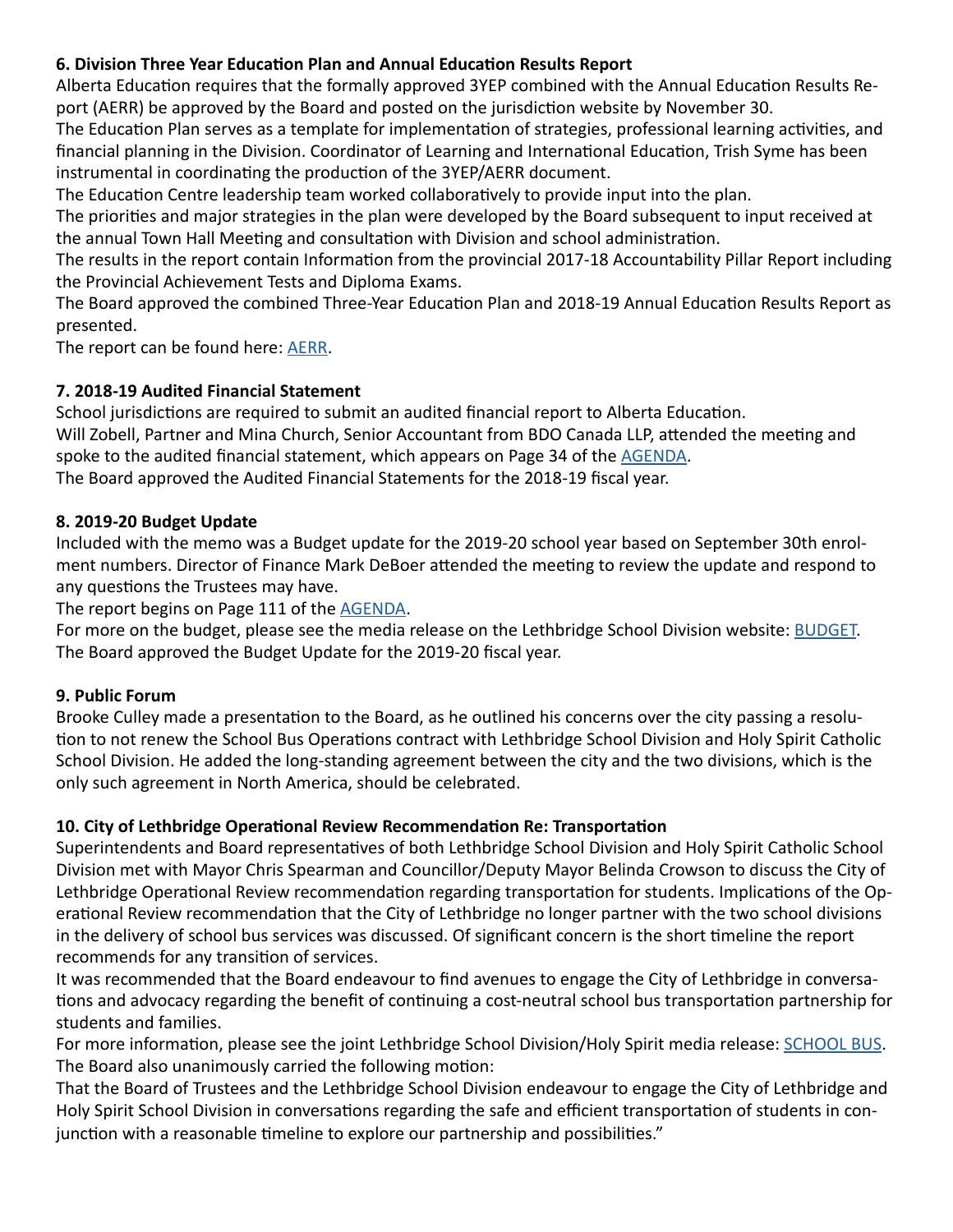## **11. Public Forum Response from the October 22, 2019 Board Meeting**

The Board of Trustees responses to a concern brought forward during the October, 2019 Board meeting, can be found on Page 161 of the [AGENDA](https://www.lethsd.ab.ca/download/217850).

## **12. Breakfast with the Board – G.S. Lakie – December 4, 2019**

On a monthly basis trustees meet with the staff of at least one Division site for a continental breakfast. The informal meeting provides an opportunity for staff to share highlights of their work with trustees. Additionally, trustees can share information about Division initiatives and respond to questions staff members may have. Breakfast with the Board has been scheduled at G.S. Lakie on Wednesday, December 4, 2019 at 8:00 a.m. Following the breakfast, Principal Sharon Mezei will provide a tour of the school for trustees. The Board received the report as information.

### **13. Associate Superintendent Reports**

Christine Lee, Associate Superintendent, Business Affairs; Rik Jesse, Associate Superintendent, Human Resources and Morag Asquith, Associate Superintendent, Instructional Services, delivered their respective reports for the Board. To read the reports in full, see Page 163 of the [AGENDA.](https://www.lethsd.ab.ca/download/217850)

## **14. Board Priorities Report**

The Division Office Leadership Team is committed to keeping the Board informed regarding progress in Board priority areas. An update on progress will be provided in the form of a report each month. The Board received the report as information.

## **15. Acknowledgements of Excellence**

The Board has a long-standing practice of acknowledging the efforts of students and staff whose commitment to excellence has resulted in outstanding achievement. Details of accomplishments of note are provided as information. Congratulations to the following Division staff and students:

Division students Abigail Reimer (GPMS), Auron Emard (LCI), Kyira Franklin (GS Lakie), and Jasper Davis (WCHS) made the Team Canada Roller Derby teams. There were 86 competitors from across Canada and 40 were selected.

Immanuel Christian Elementary School teacher, Dana Heshka attended an Educational Leadership and Development Institute for teachers interested in leadership. She has taken on a leadership role with developing a numeracy plan for the school.

Immanuel Christian Secondary hosted the 2A Boys Volleyball Provincials in November with the help of WCHS gym space. We anticipate good volleyball and positive sportsmanship!

Matthew Bekkering (ICSS Principal) will be honoured with the 2019 Zone Award of Merit in recognition of his contribution to high school athletics in Alberta and to the zone.

Mark DeBoer, Director of Finance earned his Certified Administrator of School Finance and Operations (SFO) designation. Mark will join approximately 430 other school business officials from across North America who have earned the SFO credential and distinguishes them as a skilled professional who demonstrates a commitment to high standards in school business.

Lynn Wytrykusz, Westminster EEP Manager, made a presentation along with Dr. Robin Gibb from the University of Lethbridge to the staff at Westwind School Division as part of the Building Better Brains project and speaking about 10 play based activities that educators and parents can do regularly to strengthen executive functioning and brain development. Lynn practices these strategies everyday with students and it makes a difference. Thank you to Westminster staff Bret Jesse and Cheryl McIntyre for participating in the Volleyball program being

implemented in elementary schools. Andy Tyslau, Vice Principal of Galbraith helped organize the league and most elementary schools are now holding games after school this month. Students are excited to show off their skills. LCI Top 10 Zone Cross Country finishers are:

For Juniors:

Kieran Schmidtke 1st, Parker Leavitt 3rd, Makena Wood 5th.